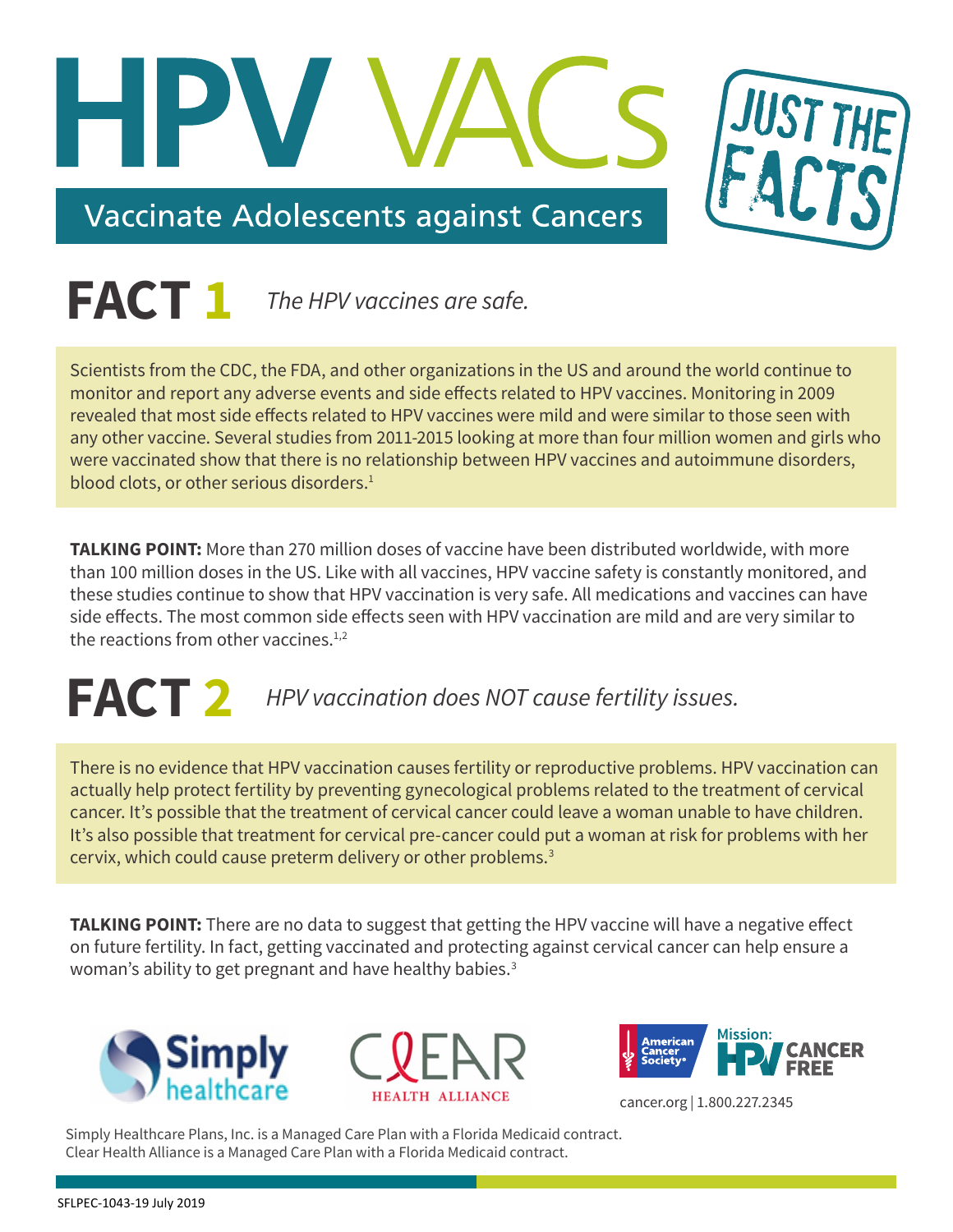

### **FACT 3** *The HPV vaccine does NOT contain harmful ingredients.*

HPV vaccines contain ingredients that have been proven to be safe. Like the hepatitis B and Tdap vaccines, HPV vaccines contain aluminum, which boosts the body's immune response to the vaccine. In addition to certain vaccines, aluminum is found in breast milk, infant formula, antacids, and numerous foods and beverages, including fruits and vegetables, seasonings, flour, cereals, nuts, dairy products, and honey. Typical adults ingest 7 to 9 milligrams of aluminum per day, whereas the HPV vaccines contain no more than .5 milligrams of aluminum per dose.<sup>[4](#page-4-3)</sup> These vaccines, like other vaccines for children and adolescents, do not contain thimerosal (a preservative that contains mercury).<sup>[5](#page-4-4)</sup>

**TALKING POINT:** People are exposed to aluminum every day through food and cooking utensils. Aluminum-containing vaccines have been used for decades and have been given to more than **1 billion people without problems.** In spring 2000, the National Vaccine Program Office reviewed aluminum exposure through vaccines and determined that no changes to vaccine recommendations were needed based on aluminum content. The Global Advisory Committee on Vaccine Safety, part of the World Health Organization, has also reviewed studies and found no evidence of health risks that would require changes to vaccine policy.[4](#page-4-3)

# **FACT 4** *The HPV vaccine is necessary, regardless of sexual activity.*

Vaccines are for prevention, not treatment, so they only work if given before coming in contact with a virus. Research shows that cancer protection decreases as age at vaccination increases.<sup>[6](#page-4-5)</sup>

Studies have shown that HPV vaccination is not associated with changes in sexual behavior. Age of onset of sexual activity, incidence of STIs, and rates of pregnancy have all been shown to be similar in vaccinated girls compared to unvaccinated girls.<sup>7,[8](#page-4-7),[9](#page-4-8)</sup>

**TALKING POINT:** People are vaccinated well before they're exposed to an infection – just like measles or pneumonia. Similarly, they should be vaccinated before they are exposed to HPV. Vaccinating children at age 11 or 12 offers the most HPV cancer prevention.<sup>2</sup>

HPV is so common that almost everyone will be exposed at some point in their lives. So even if your child delays sexual activity until marriage, or only has one partner in the future, they could still be exposed if their partner has been exposed.<sup>10,[11](#page-4-10)</sup>

Studies have shown there's no correlation between receiving the HPV vaccine and increased rates of, or earlier engagement in, sexual activity.<sup>[8](#page-4-7)</sup>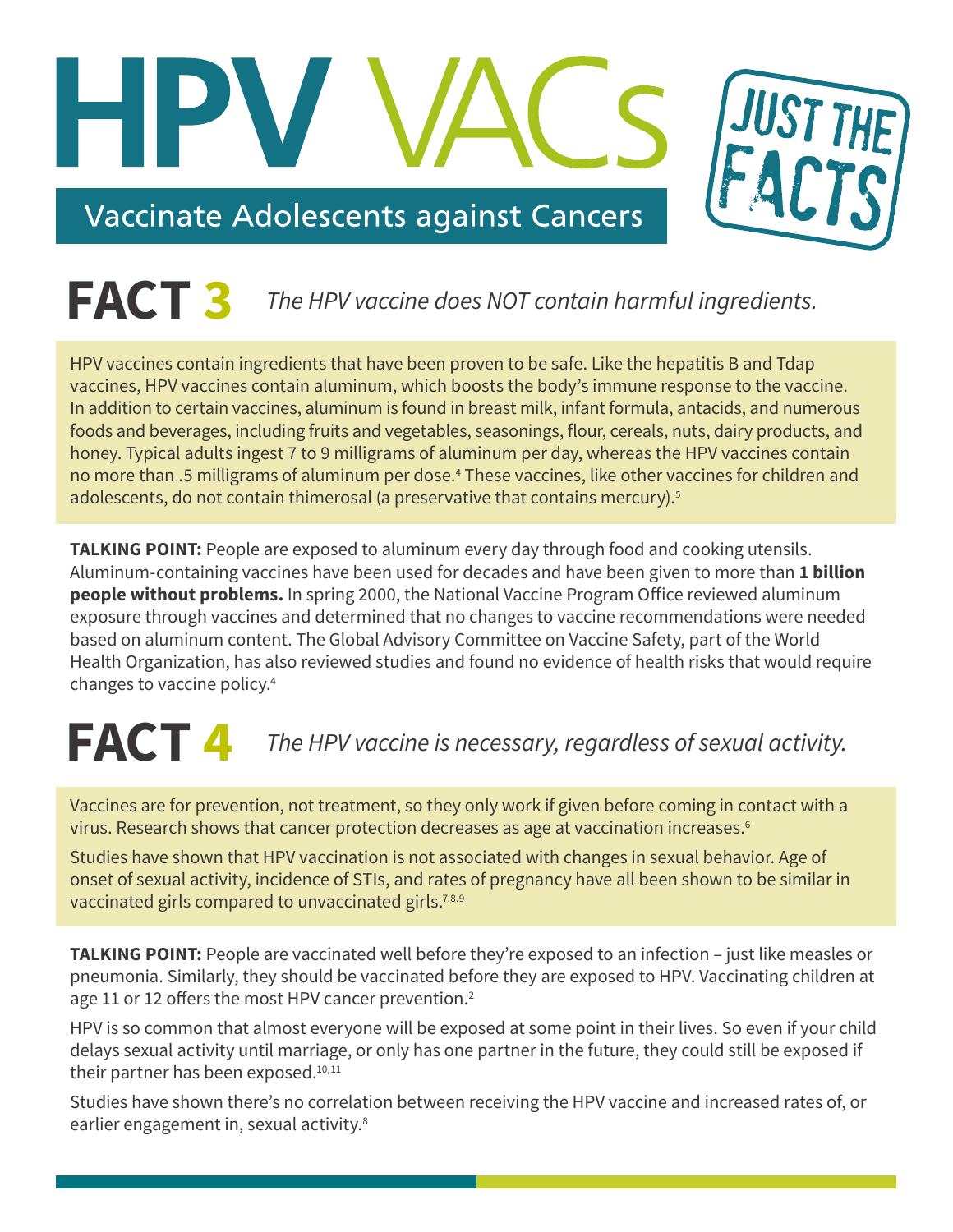

## **FACT 5** *The HPV vaccine is for boys and girls.*

Both males and females can get HPV. It's very common; scientists estimate that between 80-90% of people will be infected with at least one type of HPV in their lifetime.[11](#page-4-10)

Although cervical cancer is the most well-known type of cancer caused by HPV, persistent infection can cause several other types of cancer, including cancers of the base of the tongue and tonsils. These cancers are now the most common HPV cancers and affect more men than women.<sup>12</sup> HPV can also cause penile and anal cancers in men. HPV vaccination helps prevent infection with the types of HPV that cause most HPV cancers in men.[3](#page-4-2)

**TALKING POINT:** HPV vaccination is strongly recommended for boys and girls. Vaccination helps protect boys from getting infected with the most common types of HPV that can cause cancers of the throat, penis, and anus.<sup>[3](#page-4-2)</sup>

# **FACT 6** The HPV vaccine is effective and helps prevent cancer.

In studies that led to the approval of HPV vaccines, the vaccines provided nearly 100% protection against persistent cervical infections with HPV types 16 and 18, plus the pre-cancers that those persistent infections can cause. In addition, a clinical trial of HPV vaccines in men indicated that they can prevent anal pre-cancers caused by persistent infection.<sup>10</sup>

HPV cancers can take decades to develop, and the vaccines have not been in use long enough to produce studies comparing cancer rates. Advanced pre-cancers are universally accepted markers for cancers.

**TALKING POINT:** The vaccine has been proven, through numerous studies, to prevent the infections that can cause multiple HPV cancers.

In addition, population studies in the US and other countries that have introduced the HPV vaccine have shown a significant reduction in abnormal Pap test results<sup>13[,14](#page-4-13)</sup> and genital warts.<sup>15,[16](#page-5-1)</sup>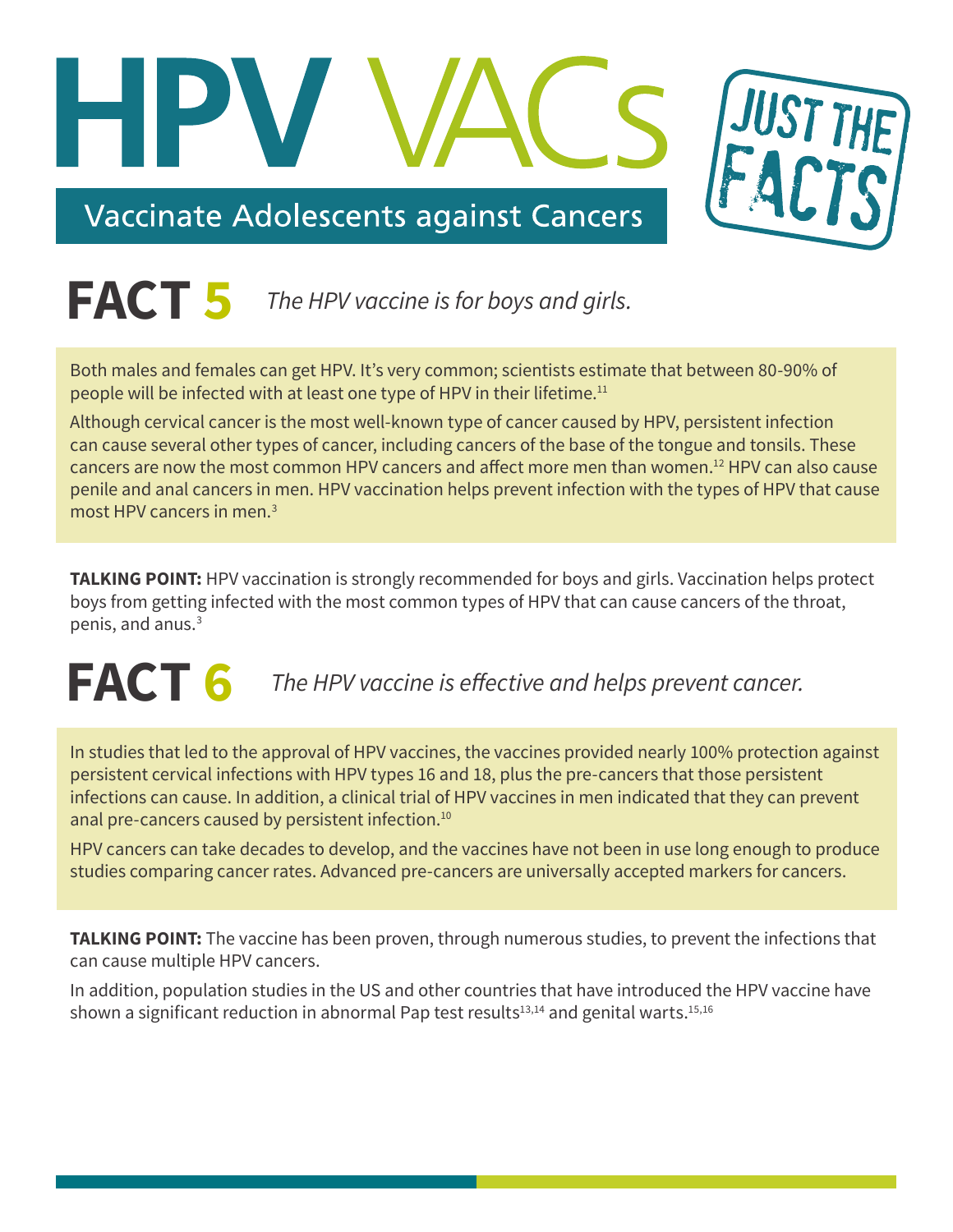

### **FACT** 7 An effective recommendation from a clinician matters.

An effective clinician recommendation – recommending the HPV vaccine in the same way and on the same day as other adolescent vaccines – is the number one reason parents choose to vaccinate their children.[17](#page-5-2) Recent studies show that a patient who receives a recommendation from a provider is four to five times more likely to receive the HPV vaccine.<sup>18,[19](#page-5-4)</sup> Studies have also shown that parents value the HPV vaccine equally with other adolescent vaccines.<sup>[20](#page-5-5)</sup> In addition, parents want to prevent cancer in their children.

**TALKING POINT:** Try this effective recommendation: Your child needs three vaccines today to protect against meningitis, HPV cancers, and pertussis.

**FACT 8** The effectiveness of the HPV vaccine does not *decrease over time.*

Ongoing studies have found that those who received the HPV vaccine continue to have antibodies to the virus, providing long-term protection against infections and pre-cancers. There is no indication that they will decrease over time. Studies will continue to monitor the duration of protection.<sup>[21](#page-5-6)</sup>

**TALKING POINT:** Studies continue to monitor how long the vaccine protects against HPV infections and cancer. Protection has been shown to last at least 10 years with no signs of the protection weakening.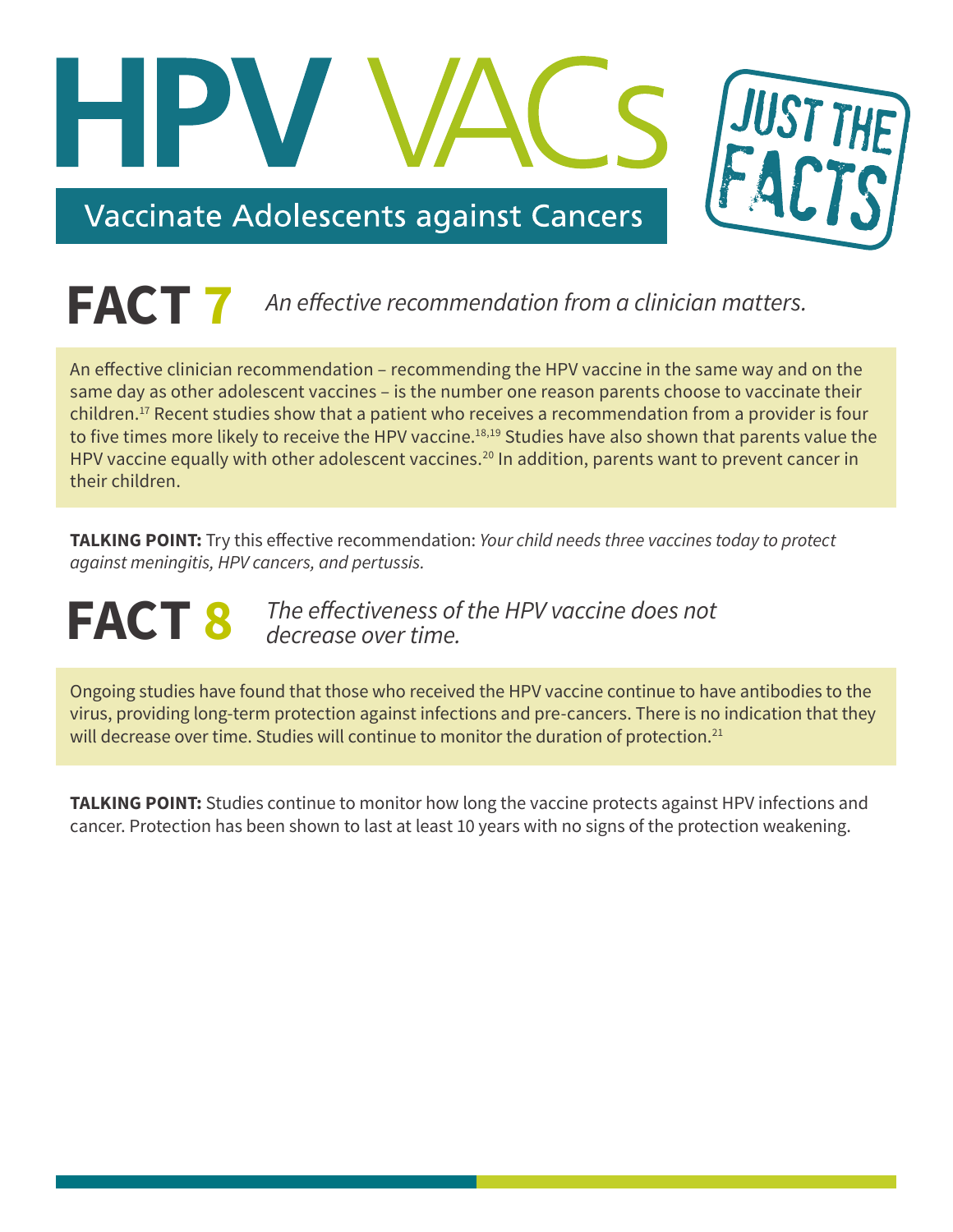

#### **References**

- <span id="page-4-0"></span>1 Weekly epidemiological record, 14 July 2017, vol. 92, 28 (pp. 393–404). World Health Organization. **<http://www.who.int/wer/2017/wer9228/en/>**. Accessed April 4, 2018.
- <span id="page-4-1"></span>2 Human papillomavirus (HPV) questions and answers. Centers for Disease Control and Prevention. **<https://www.cdc.gov/hpv/parents/questions-answers.html>**. Published December 19, 2017. Accessed April 4, 2018.
- <span id="page-4-2"></span>3 What parents should know about HPV vaccine safety and effectiveness. Centers for Disease Control and Prevention. **<https://www.cdc.gov/vaccines/partners/downloads/teens/vaccine-safety.pdf>**. Published April 22, 2016. Accessed April 4, 2018.
- <span id="page-4-3"></span>4 Vaccine ingredients – aluminum. Children's Hospital of Philadelphia. **<http://www.chop.edu/centers-programs/vaccine-education-center/vaccine-ingredients/aluminum>**. Published

November 4, 2014. Accessed April 4, 2018.

- <span id="page-4-4"></span>5 Hamborsky J, Kroger A, Wolfe S, eds. Vaccine Excipient & Media Summary. In: *Epidemiology and Prevention of Vaccine-Preventable Diseases.* 13th ed. Washington D.C.: Public Health Foundation; 2015. **<http://www.cdc.gov/vaccines/pubs/pinkbook/downloads/appendices/B/excipient-table-2.pdf>**. Accessed April 4, 2018.
- <span id="page-4-5"></span>6 Herweijer E, Sundström K, Ploner A, Uhnoo I, Sparén P, Arnheim-Dahlström L. Quadrivalent HPV vaccine effectiveness against high-grade cervical lesions by age at vaccination: A population-based study. *Int J Cancer.* 2016;138(12):2867-2874. doi: **[10.1002/ijc.30035](https://doi.org/10.1002/ijc.30035)**.
- <span id="page-4-6"></span>7 Bednarczyk RA, Davis R, Ault K, Orenstein W, Omer SB. Sexual activity-related outcomes after human papillomavirus vaccination of 11- to 12-year-olds. *Pediatrics.* 2012;130(5):798-805. doi: **[10.1542/peds.2012-1516](https://doi.org/10.1542/peds.2012-1516)**.
- <span id="page-4-7"></span>8 Jena AB, Goldman DP, Seabury SA. Incidence of sexually transmitted infections after human papillomavirus vaccination among adolescent females. *JAMA Intern Med.* 2015;175(4):617-623. doi: **[10.1001/jamainternmed.2014.7886](https://doi.org/10.1001/jamainternmed.2014.7886)**.
- <span id="page-4-8"></span>9 Smith LM, Kaufman JS, Strumpf EC, Lévesque LE. Effect of human papillomavirus (HPV) vaccination on clinical indicators of sexual behaviour among adolescent girls: the Ontario Grade 8 HPV Vaccine Cohort Study. *CMAJ.* 2015;187(2):E74-81. doi: **[10.1503/cmaj.140900](https://doi.org/10.1503/cmaj.140900)**. Epub Dec 8, 2014.
- <span id="page-4-9"></span>10 Human papillomavirus (HPV) vaccines. National Cancer Institute.
	- **<https://www.cancer.gov/about-cancer/causes-prevention/risk/infectious-agents/hpv-vaccine-fact-sheet>**. Accessed April 5, 2018.
- <span id="page-4-10"></span><sup>11</sup> Chesson HW, Dunne EF, Hariri S, Markowitz LE. The estimated lifetime probability of acquiring human papillomavirus in the United States. *Sex Transm Dis.* 2014;41(11):660-664. doi: **[10.1097/OLQ.0000000000000193](https://doi.org/10.1097/OLQ.0000000000000193)**.
- <span id="page-4-11"></span><sup>12</sup> How many cancers are linked with HPV each year? Centers for Disease Control and Prevention. **<https://www.cdc.gov/cancer/hpv/statistics/cases.htm>**. Accessed April 4, 2018.
- <span id="page-4-12"></span>13 Pollock KGJ, Kavanagh K, Potts A, et al. Reduction of low- and high-grade cervical abnormalities associated with high uptake of the HPV bivalent vaccine in Scotland. *Br J Cancer.* 2014;111(9):1824-1830. doi: **[10.1038/bjc.2014.479](https://doi.org/10.1038/bjc.2014.479)**.
- <span id="page-4-13"></span><sup>14</sup> Baldur-Felskov B, Dehlendorff C, Munk C, Kjaer SK. Early impact of human papillomavirus vaccination on cervical neoplasia – Nationwide follow-up of young Danish women. *J Natl Cancer Inst.* 2014;106(3):djt460. doi: **[10.1093/jnci/djt460](https://doi.org/10.1093/jnci/djt460)**.